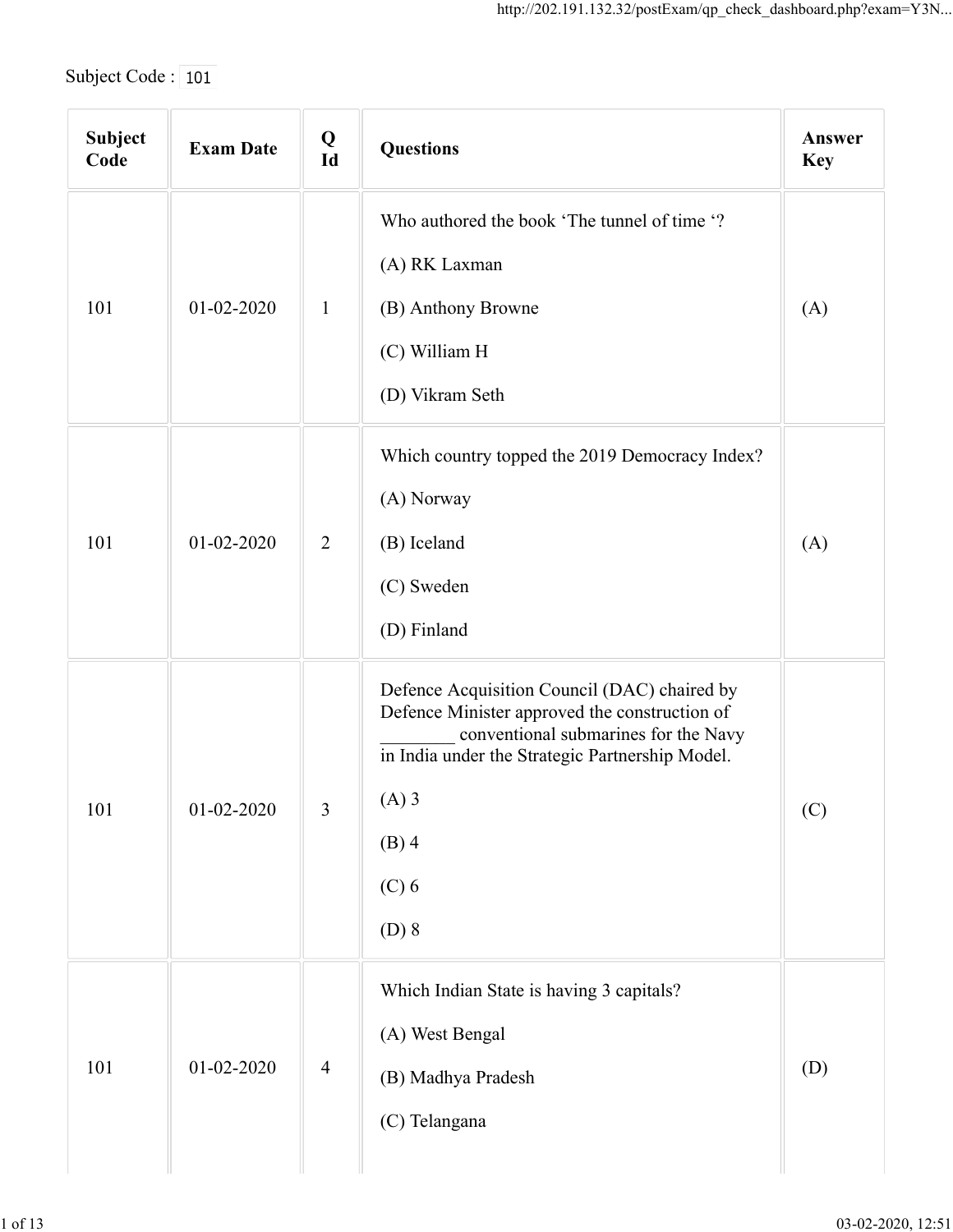|     |                  |                 | http://202.191.132.32/postExam/qp_check_dashboard.php?exam=Y3N                                                                                                                |     |
|-----|------------------|-----------------|-------------------------------------------------------------------------------------------------------------------------------------------------------------------------------|-----|
|     |                  |                 | (D) Andhra Pradesh                                                                                                                                                            |     |
| 101 | $01 - 02 - 2020$ | 5               | When was the Indian National Army formed?<br>$(A)$ 1935<br>$(B)$ 1938<br>$(C)$ 1942<br>(D) $1945$                                                                             | (C) |
| 101 | $01 - 02 - 2020$ | 6               | Choose the correct alternative which can be<br>substituted for:<br>The person who knows everything<br>(A) Omnipresent<br>(B) Omnipotent<br>(C) Omniscient<br>(D) Oblivious    | (C) |
| 101 | $01 - 02 - 2020$ | $7\phantom{.0}$ | Choose the correct word order<br>(A) Why she did leave so early ?<br>(B) Why did she leave so early ?<br>(C) Why did so early she leave ?<br>(D) Why so early did she leave ? | (B) |
| 101 | $01-02-2020$     | $\,8\,$         | Select correct word<br>(A) Separate<br>(B) Seperate<br>(C) Saparate<br>(D) Separete                                                                                           | (A) |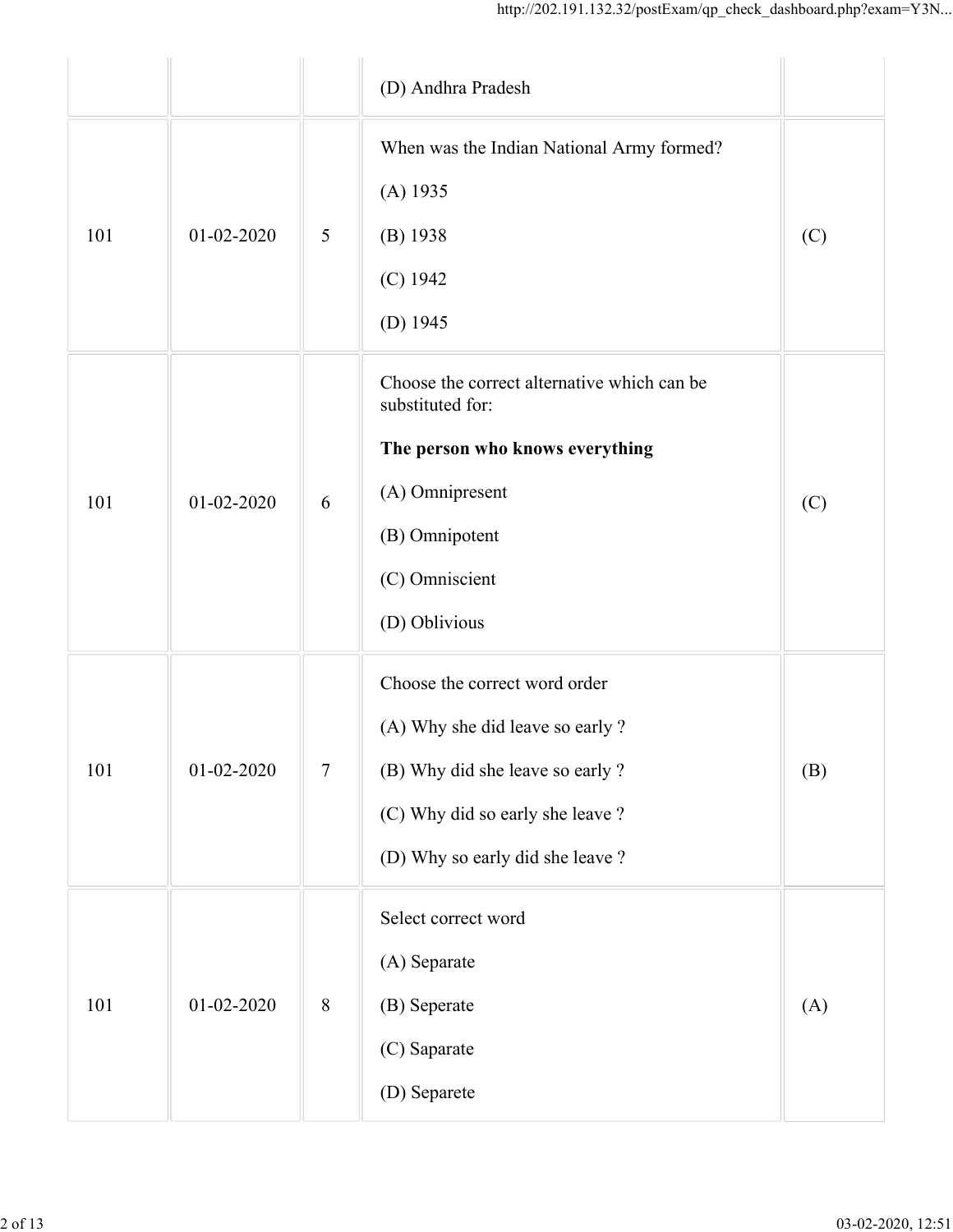|     |                  |                  | http://202.191.132.32/postExam/qp_check_dashboard.php?exam=Y3N                                                                                                                                                |     |
|-----|------------------|------------------|---------------------------------------------------------------------------------------------------------------------------------------------------------------------------------------------------------------|-----|
| 101 | 01-02-2020       | $\boldsymbol{9}$ | What is the antonym of<br>" Ally"<br>$(A)$ wane<br>(B) enemy<br>(C) bottom<br>(D) west                                                                                                                        | (B) |
| 101 | $01 - 02 - 2020$ | 10               | Fill in the blanks:<br>They opposed the motion-----------was proposed<br>by the rival group.<br>(A) Who<br>(B) Which<br>(C) Where<br>(D) When                                                                 | (B) |
| 101 | 01-02-2020       | 11               | If blue means green, green means black, black<br>means white, white means pink, pink means red<br>and red means orange, then what is the colour of<br>blood?<br>(A) Red<br>(B) Black<br>(C) White<br>(D) Pink | (D) |
| 101 | $01 - 02 - 2020$ | 12               | Clock: Time:: Thermometer: ?<br>(A) Heat<br>(B) Radiation<br>(C) Energy<br>(D) Temperature                                                                                                                    | (D) |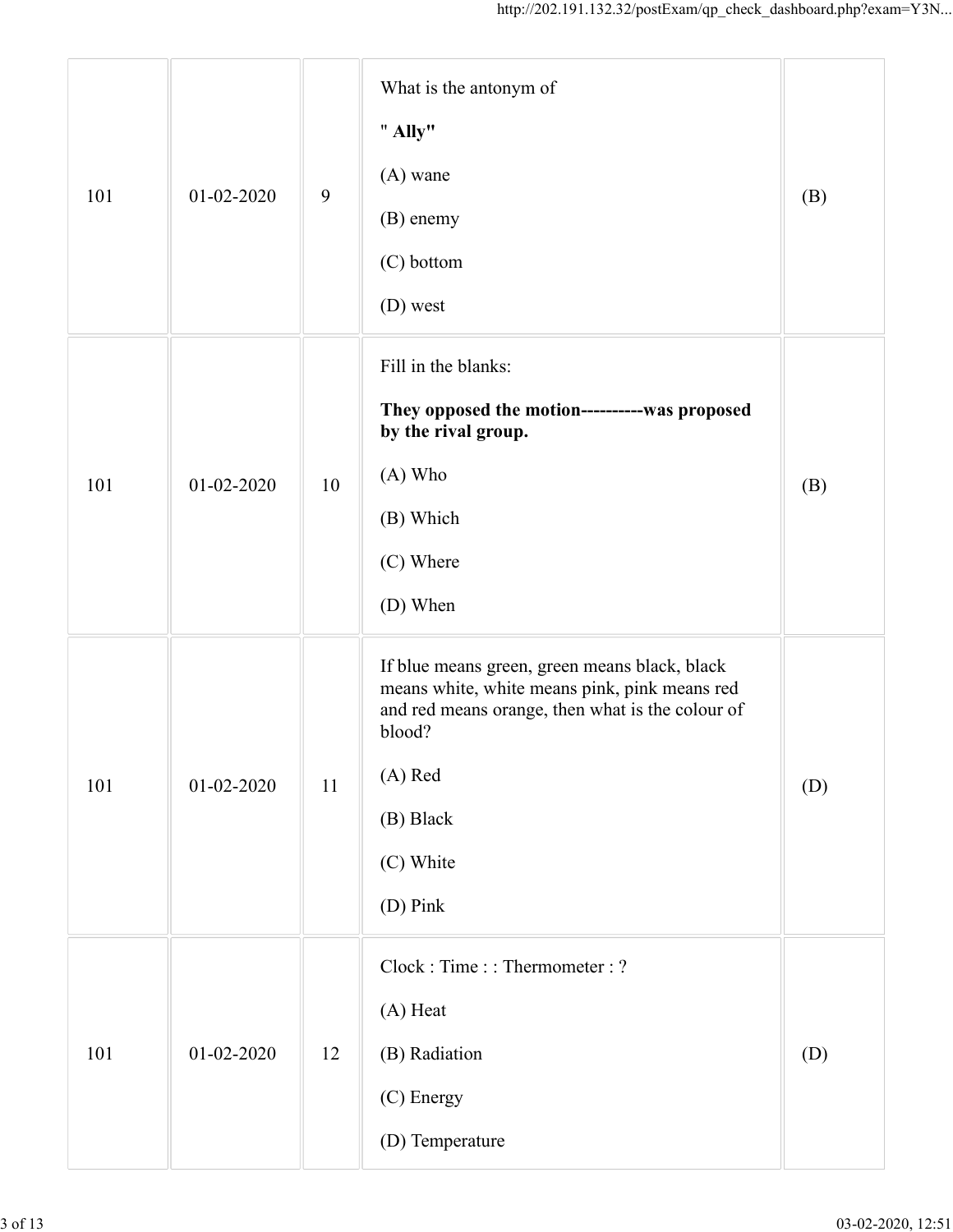| 101 | $01 - 02 - 2020$ | 13 | In a row of boys, If A who is 10th from the left<br>and B who is 9th from the right interchange their<br>positions, A becomes 15th from the left. How<br>many boys are there in the row?<br>(A) 23<br>(B) 31<br>$(C)$ 27<br>$(D)$ 28                                                                                                                                                                                                                                                               | (A) |
|-----|------------------|----|----------------------------------------------------------------------------------------------------------------------------------------------------------------------------------------------------------------------------------------------------------------------------------------------------------------------------------------------------------------------------------------------------------------------------------------------------------------------------------------------------|-----|
| 101 | 01-02-2020       | 14 | Find the missing number in the series?<br>4, 18, ?, 100, 180, 294, 448<br>$(A)$ 48<br>$(B)$ 50<br>$(C)$ 58<br>$(D)$ 60                                                                                                                                                                                                                                                                                                                                                                             | (A) |
| 101 | $01 - 02 - 2020$ | 15 | On an election day Santhosh walked from a place,<br>10 km towards South to reach the polling station,<br>then turned left upto 2 km, then took a right turn,<br>and took another 4 kms walk. Again he turned<br>right and walked for 12 kms and took a 14 km<br>walk by turning to North, and there he could see<br>the polling station at a 12 km distance after taking<br>a right turn. In which direction is the polling<br>station situated?<br>(A) North<br>(B) East<br>(C) South<br>(D) West | (B) |
| 101 | 01-02-2020       | 16 | Tanya's grandfather was 8 times older to her 16<br>years ago. He would be 3 times her age 8 years<br>from now. Eight years ago, what was the ratio of<br>Tanya's age to that of her grandfather?                                                                                                                                                                                                                                                                                                   | (D) |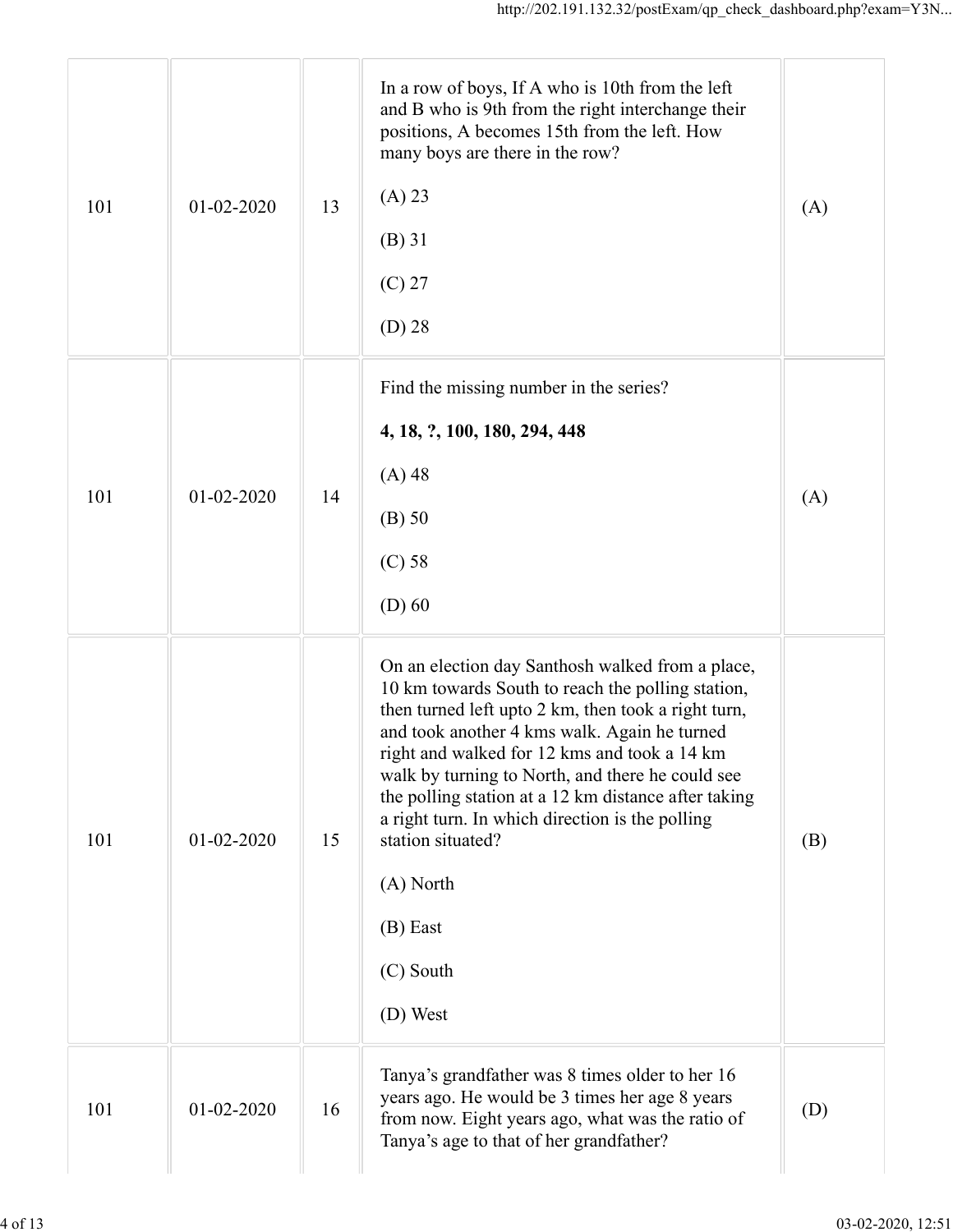| (A) 1:2<br>(B) 1: 5<br>$(C)$ 3: 8<br>(D) None of the options<br>A train, 130 metres long travels at a speed of 45<br>km/hr crosses a bridge in 30 seconds. The length<br>of the bridge is<br>$(A)$ 235 metres<br>101<br>$01 - 02 - 2020$<br>17<br>(B)<br>$(B)$ 245 metres<br>$(C)$ 270 metres<br>$(D)$ 220 metres<br>A and B together can do a piece of work in 8 days.<br>If A alone can do the same work in 12 days, then<br>B alone can do the same work in?<br>$(A)$ 20 days<br>101<br>$01 - 02 - 2020$<br>18<br>(C)<br>$(B)$ 16 days<br>$(C)$ 24 days<br>$(D)$ 28 days<br>The cost price of 20 articles is the same as the<br>selling price of $x$ articles. If the profit is 25%, then<br>the value of $x$ is<br>$(A)$ 15<br>101<br>$01 - 02 - 2020$<br>19<br>(B)<br>$(B)$ 16<br>$(C)$ 18<br>$(D)$ 25<br>The volume of a sphere is $4851 \text{ cm}^3$ . Its diameter<br>101<br>01-02-2020<br>20<br>(D) |  | http://202.191.132.32/postExam/qp_check_dashboard.php?exam=Y3N |  |
|---------------------------------------------------------------------------------------------------------------------------------------------------------------------------------------------------------------------------------------------------------------------------------------------------------------------------------------------------------------------------------------------------------------------------------------------------------------------------------------------------------------------------------------------------------------------------------------------------------------------------------------------------------------------------------------------------------------------------------------------------------------------------------------------------------------------------------------------------------------------------------------------------------------|--|----------------------------------------------------------------|--|
|                                                                                                                                                                                                                                                                                                                                                                                                                                                                                                                                                                                                                                                                                                                                                                                                                                                                                                               |  |                                                                |  |
|                                                                                                                                                                                                                                                                                                                                                                                                                                                                                                                                                                                                                                                                                                                                                                                                                                                                                                               |  |                                                                |  |
|                                                                                                                                                                                                                                                                                                                                                                                                                                                                                                                                                                                                                                                                                                                                                                                                                                                                                                               |  |                                                                |  |
|                                                                                                                                                                                                                                                                                                                                                                                                                                                                                                                                                                                                                                                                                                                                                                                                                                                                                                               |  |                                                                |  |
|                                                                                                                                                                                                                                                                                                                                                                                                                                                                                                                                                                                                                                                                                                                                                                                                                                                                                                               |  |                                                                |  |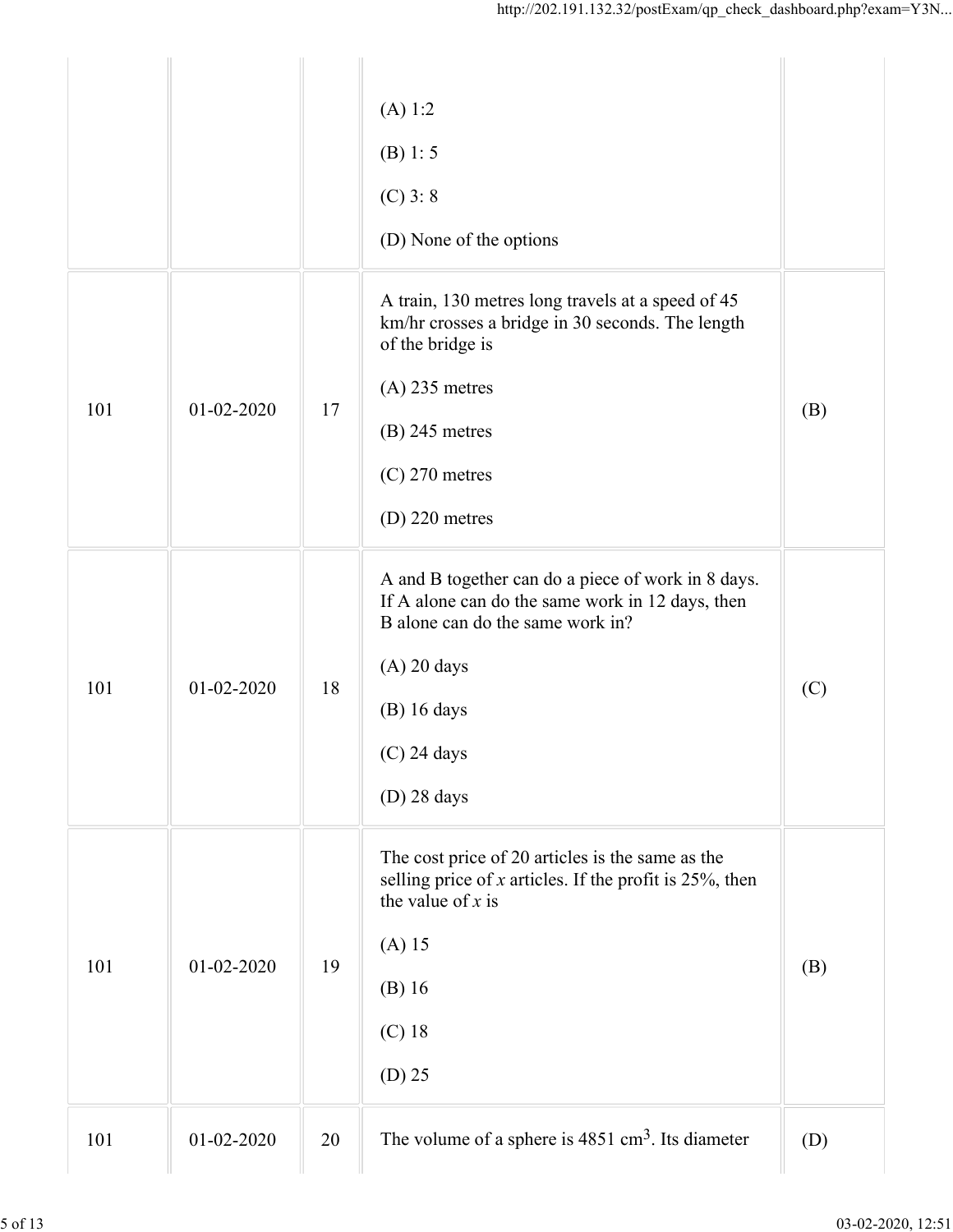|     |                  |    | is                                                                                                                                                                              |     |
|-----|------------------|----|---------------------------------------------------------------------------------------------------------------------------------------------------------------------------------|-----|
|     |                  |    | $(A)$ 3.5 cm                                                                                                                                                                    |     |
|     |                  |    | $(B)$ 7 cm                                                                                                                                                                      |     |
|     |                  |    | $(C)$ 14cm                                                                                                                                                                      |     |
|     |                  |    | $(D)$ 21cm                                                                                                                                                                      |     |
|     |                  |    | In a CRO which of the following is not a part of<br>electron gun                                                                                                                |     |
|     |                  |    | (A) cathode                                                                                                                                                                     |     |
| 101 | $01 - 02 - 2020$ | 21 | (B) accelerating anode                                                                                                                                                          | (D) |
|     |                  |    | (C) grid                                                                                                                                                                        |     |
|     |                  |    | $(D)$ X - Y plates                                                                                                                                                              |     |
|     |                  | 22 | A moving iron instrument gives correct reading<br>when used at                                                                                                                  |     |
|     | $01 - 02 - 2020$ |    | (A) low frequencies                                                                                                                                                             |     |
| 101 |                  |    | (B) only one frequency                                                                                                                                                          | (B) |
|     |                  |    | (C) high frequencies                                                                                                                                                            |     |
|     |                  |    | (D) all frequencies upto a certain value                                                                                                                                        |     |
|     |                  | 23 | A data signal having frequency components from<br>dc to 50 Hz is to be sent through pulse code<br>modulation using an 8 digit code. The minimum<br>carrier channel bandwidth is |     |
| 101 | $01 - 02 - 2020$ |    | (A) 1 kHz                                                                                                                                                                       | (B) |
|     |                  |    | $(B)$ 4 kHz                                                                                                                                                                     |     |
|     |                  |    | $(C)$ 2 kHz                                                                                                                                                                     |     |
|     |                  |    | (D) 8 kHz                                                                                                                                                                       |     |
|     |                  |    | The temperature coefficient of resistance for a                                                                                                                                 |     |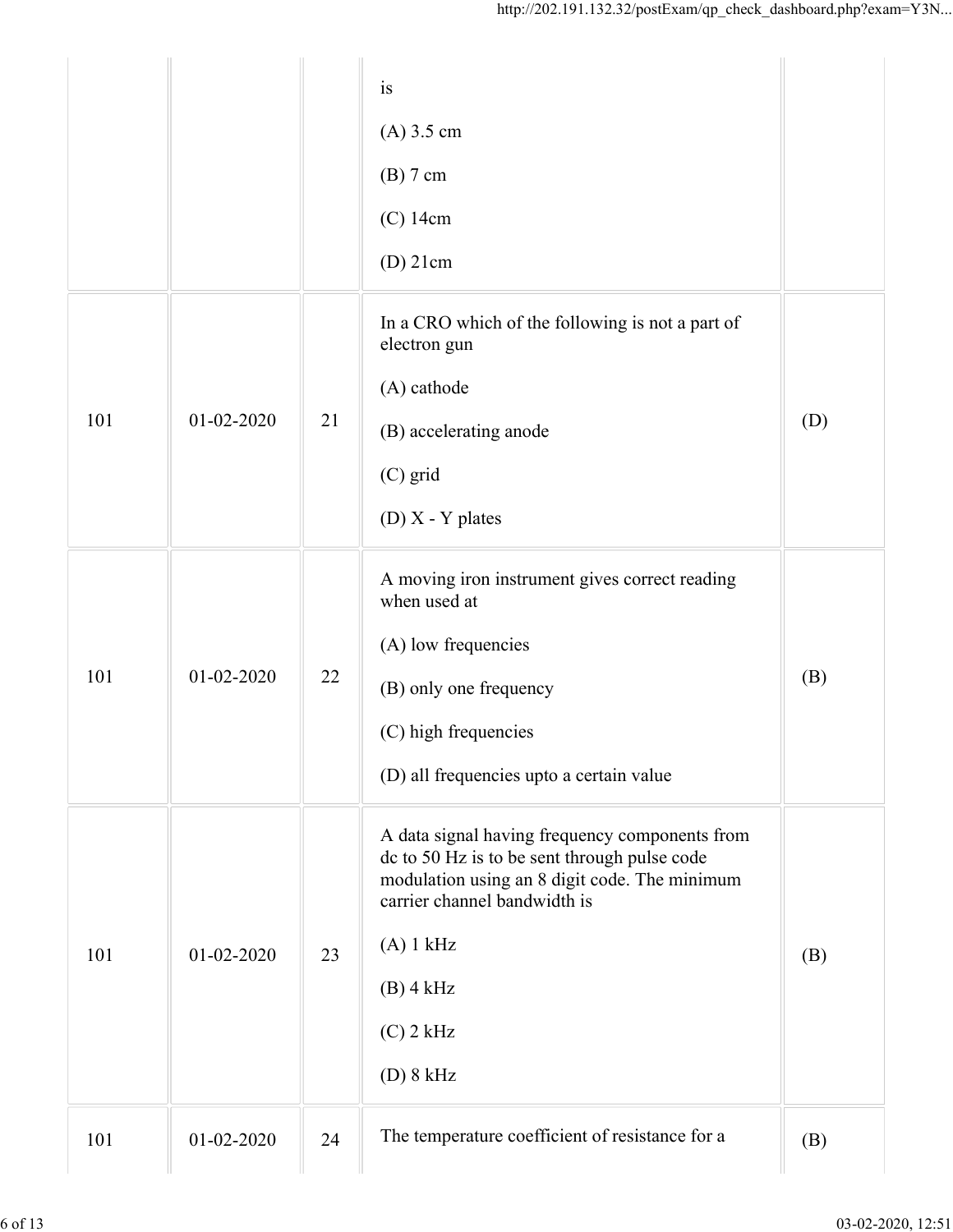|     |                  |        | thermistor is<br>(A) low and positive<br>(B) high and negative<br>(C) low and negative<br>(D) high and positive                                                                                                      |     |
|-----|------------------|--------|----------------------------------------------------------------------------------------------------------------------------------------------------------------------------------------------------------------------|-----|
| 101 | $01 - 02 - 2020$ | 25     | A linear displacement digital transducer generally<br>uses<br>(A) straight binary code<br>(B) gray code<br>$(C)$ BCD<br>(D) hexadecimal code                                                                         | (B) |
| 101 | $01 - 02 - 2020$ | 26     | The term 'Poisson's ratio' is connected with<br>(A) strain gauge<br>(B) Bourden tube<br>(C) LVDT<br>(D) capacitance transducer                                                                                       | (A) |
| 101 | $01 - 02 - 2020$ | $27\,$ | The coding system generally used in digital<br>telemetry is<br>(A) PPM (Pulse position modulation)<br>(B) PCM (Pulse code modulation)<br>(C) PAM (Pulse amplitude modulation)<br>(D) PDM (Pulse duration modulation) | (B) |
| 101 | 01-02-2020       | 28     | The effect of adding poles and zeros can be<br>determined quickly by<br>(A) Nichols chart                                                                                                                            | (B) |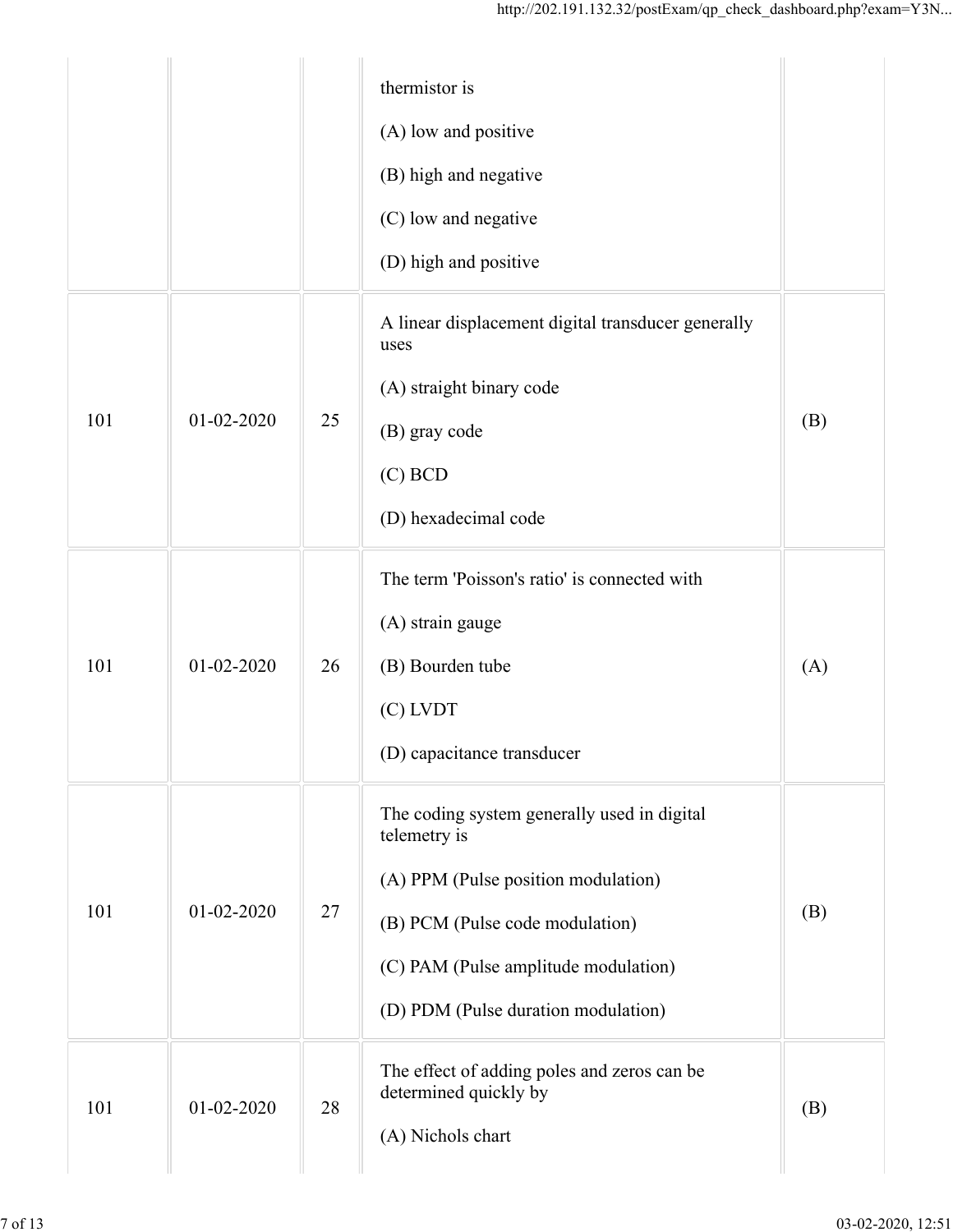|     |                  |    | http://202.191.132.32/postExam/qp_check_dashboard.php?exam=Y3N                                   |     |
|-----|------------------|----|--------------------------------------------------------------------------------------------------|-----|
|     |                  |    | (B) Bode plot                                                                                    |     |
|     |                  |    | (C) Nyquist plot                                                                                 |     |
|     |                  |    | (D) Root locus                                                                                   |     |
|     |                  |    | The ionization gauge is an instrument used for the<br>measurement of                             |     |
|     |                  |    | (A) Very low pressure                                                                            |     |
| 101 | $01 - 02 - 2020$ | 29 | (B) Medium pressure                                                                              | (A) |
|     |                  |    | (C) High pressure                                                                                |     |
|     |                  |    | (D) Very high pressure                                                                           |     |
|     |                  |    | An instrument transformer is used to extend the<br>range of                                      |     |
|     |                  |    | (A) Induction instrument                                                                         |     |
| 101 | $01 - 02 - 2020$ | 30 | (B) Electrostatic instrument                                                                     | (A) |
|     |                  |    | (C) Moving coil instrument                                                                       |     |
|     |                  |    | (D) Any of the options                                                                           |     |
|     |                  |    | An ammeter of 0-25 A range has a guaranteed<br>accuracy of 1% of full scale reading. The current |     |
|     |                  |    | measured is 5 A. The limiting error is                                                           |     |
|     |                  |    | (A) 2%                                                                                           |     |
| 101 | $01 - 02 - 2020$ | 31 | $(B)$ 2.50%                                                                                      | (D) |
|     |                  |    | $(C)$ 4%                                                                                         |     |
|     |                  |    | (D) $5%$                                                                                         |     |
| 101 | $01 - 02 - 2020$ | 32 | The basic storage element in a digital system is                                                 | (A) |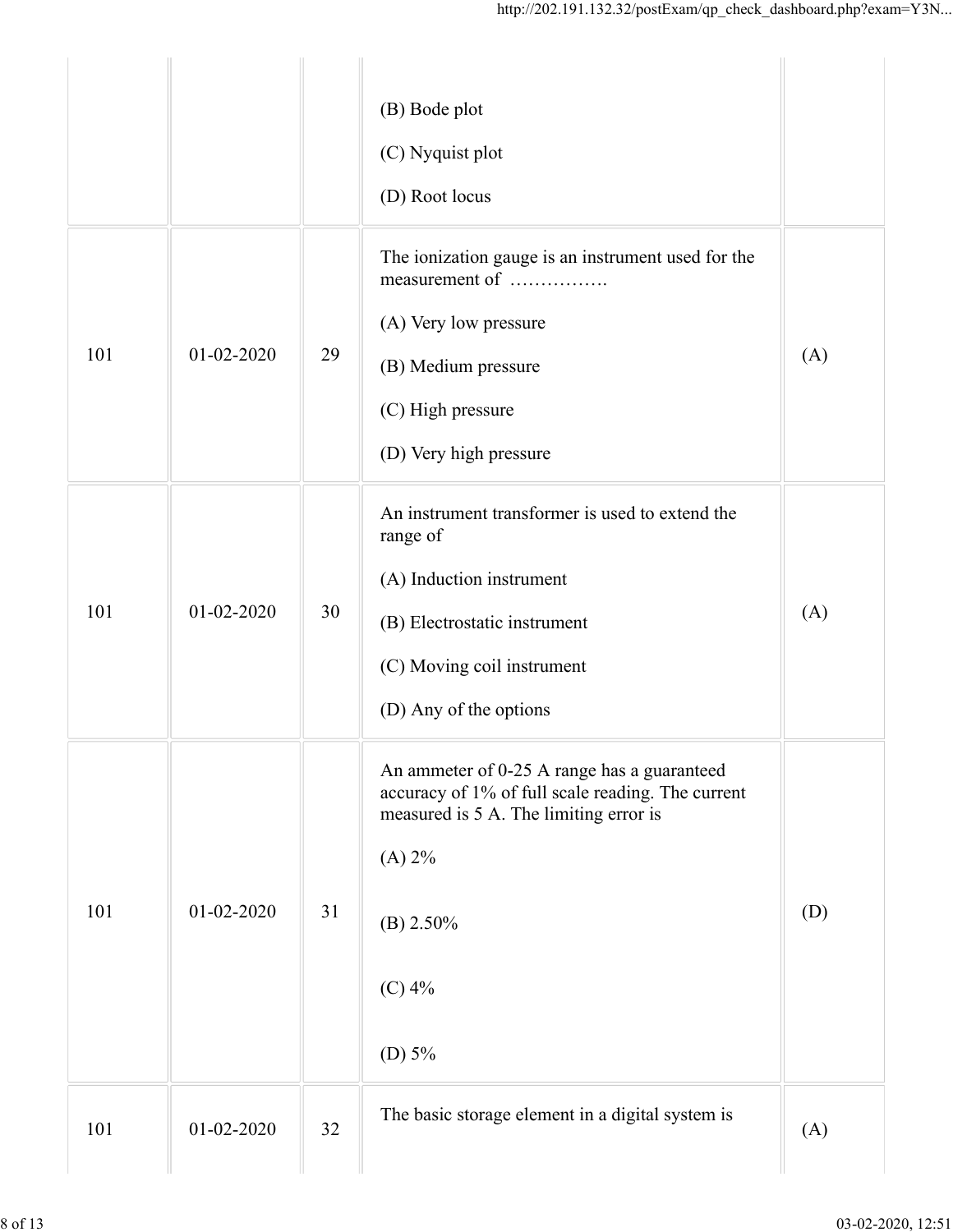|     |                  |    | http://202.191.132.32/postExam/qp_check_dashboard.php?exam=Y3N                                                                                  |     |
|-----|------------------|----|-------------------------------------------------------------------------------------------------------------------------------------------------|-----|
|     |                  |    | $(A)$ flip flop<br>(B) counter<br>(C) multiplexer<br>(D) encoder                                                                                |     |
| 101 | $01 - 02 - 2020$ | 33 | The output of a half adder is<br>$(A)$ SUM<br>(B) CARRY<br>(C) SUM and CARRY<br>(D) All of the options                                          | (C) |
| 101 | $01 - 02 - 2020$ | 34 | A device which converts BCD to seven segment is<br>called<br>(A) encoder<br>(B) decoder<br>(C) multiplexer<br>(D) de-multiplexer                | (B) |
| 101 | $01 - 02 - 2020$ | 35 | The household energy meter is<br>(A) indicating instrument<br>(B) recording instrument<br>(C) integrating instrument<br>(D) None of the options | (C) |
| 101 | $01 - 02 - 2020$ | 36 | For accurate operation, orifice plate flowmeters<br>require:<br>(A) Laminar flow<br>(B) Fully-developed turbulent flow                          | (B) |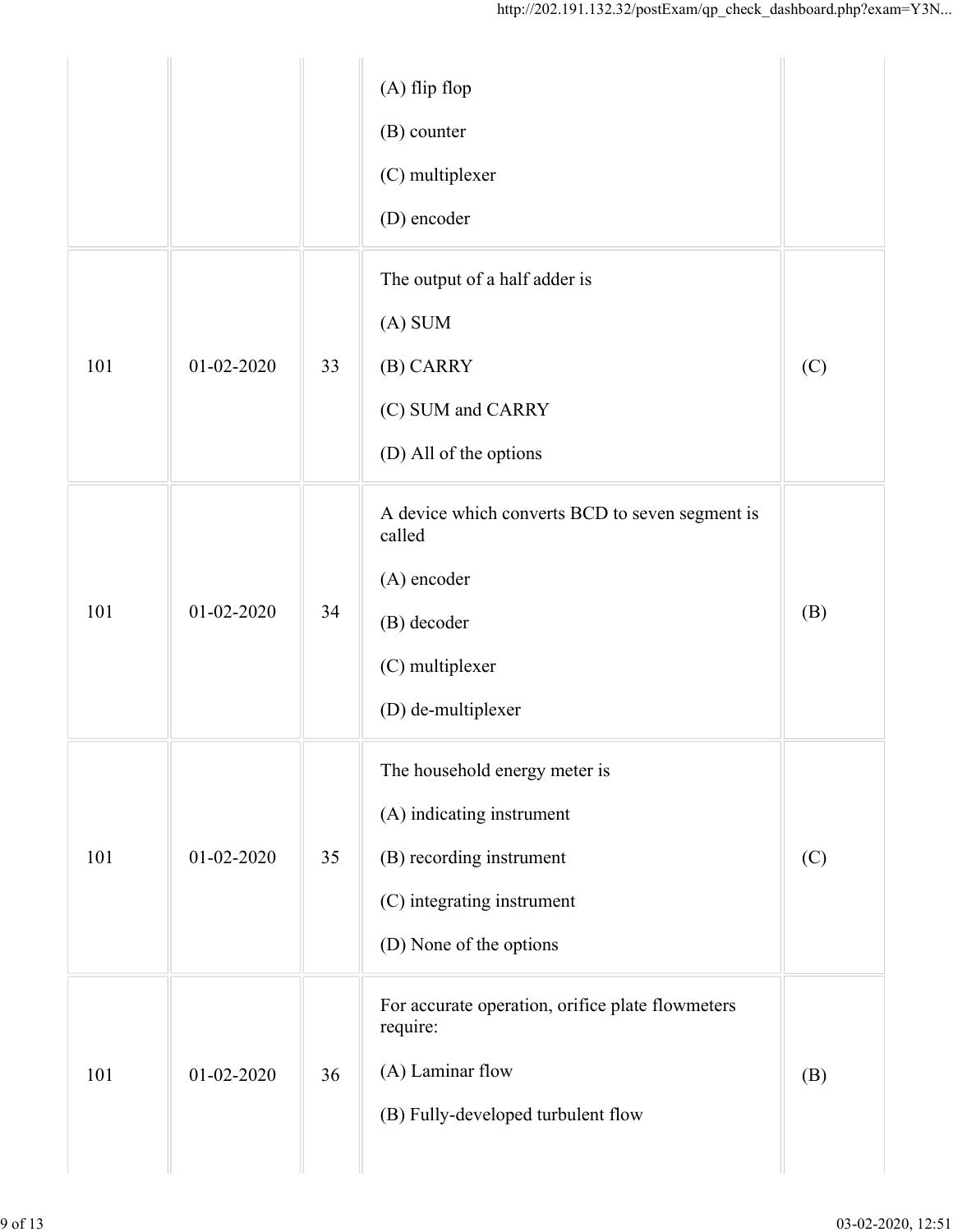|     |            |    | (C) Swirls and eddies in the flow stream                                                                                                                                              |     |
|-----|------------|----|---------------------------------------------------------------------------------------------------------------------------------------------------------------------------------------|-----|
|     |            |    | (D) Transitional flow                                                                                                                                                                 |     |
|     |            |    | A magnetic flowmeter will not properly measure<br>the flow rate of:                                                                                                                   |     |
| 101 | 01-02-2020 | 37 | (A) Dirty water                                                                                                                                                                       | (C) |
|     |            |    | (B) Milk                                                                                                                                                                              |     |
|     |            |    | $(C)$ Oil                                                                                                                                                                             |     |
|     |            |    | (D) Caustic                                                                                                                                                                           |     |
|     |            |    | Buffer solutions are used with pH probes for the<br>purpose of:                                                                                                                       |     |
|     |            |    | (A) Cleaning                                                                                                                                                                          |     |
| 101 | 01-02-2020 | 38 | (B) Linearization                                                                                                                                                                     | (D) |
|     |            |    | (C) Purging embedded sodium ions                                                                                                                                                      |     |
|     |            |    | (D) Calibration                                                                                                                                                                       |     |
|     |            |    | Reference junction compensation is necessary in<br>thermocouple-based temperature instruments<br>because:                                                                             |     |
|     |            |    | (A) Copper extension wire has a tendency to                                                                                                                                           |     |
| 101 | 01-02-2020 | 39 | corrode                                                                                                                                                                               | (C) |
|     |            |    | (B) Thermocouples are inherently nonlinear                                                                                                                                            |     |
|     |            |    | (C) The reference junction generates a<br>temperature-dependent voltage                                                                                                               |     |
|     |            |    | (D) The junction's electrical resistance varies with<br>temperature                                                                                                                   |     |
| 101 | 01-02-2020 | 40 | If the pressure applied to the "low" side of a $\Delta P$<br>transmitter increases while the pressure applied to<br>the "high" side remains steady, the transmitter<br>output should: | (D) |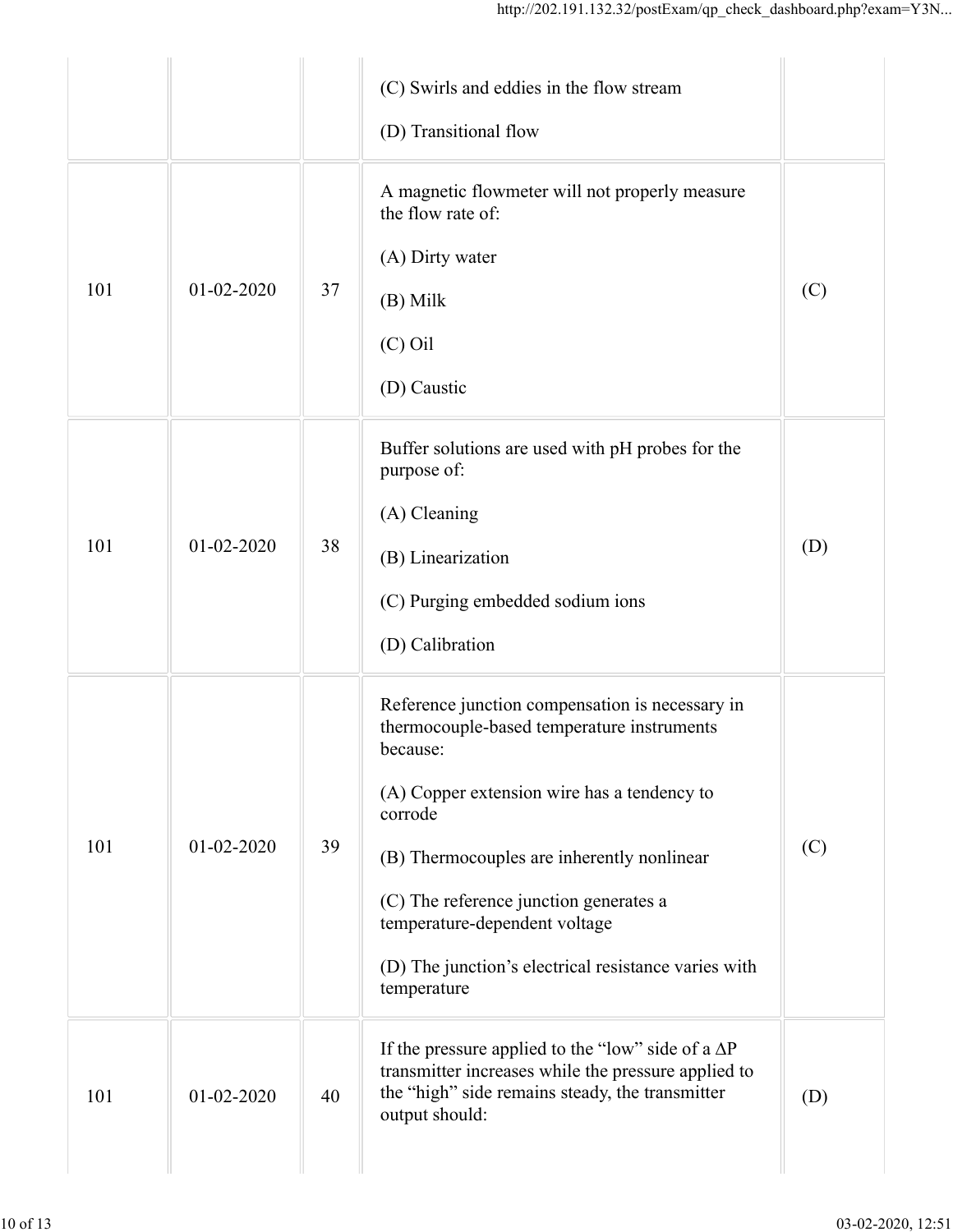|     |                  |    | http://202.191.132.32/postExam/qp_check_dashboard.php?exam=Y3N                                                                                                                                      |     |
|-----|------------------|----|-----------------------------------------------------------------------------------------------------------------------------------------------------------------------------------------------------|-----|
|     |                  |    | (A) Fail low<br>(B) Remain the same<br>(C) Increase<br>(D) Decrease                                                                                                                                 |     |
| 101 | $01 - 02 - 2020$ | 41 | Capacitive transducers can be used by<br>(A) Measuring change in distance between plates<br>(B) Measuring change in area of plates<br>(C) Change in a dielectric material<br>(D) All of the options | (D) |
| 101 | 01-02-2020       | 42 | Which of the following adjustments is usually<br>adjusted first in an instrument requiring<br>calibration?<br>(A) Deadband<br>(B) Span<br>(C) Hysteresis<br>(D) Zero                                | (D) |
| 101 | $01 - 02 - 2020$ | 43 | Which of the following is an analog transducer?<br>(A) Encoders<br>(B) Strain gauge<br>(C) Digital tachometers<br>(D) Limit switches                                                                | (B) |
| 101 | $01 - 02 - 2020$ | 44 | What is the principle of operation of LVDT?<br>(A) Mutual inductance<br>(B) Self-inductance                                                                                                         | (A) |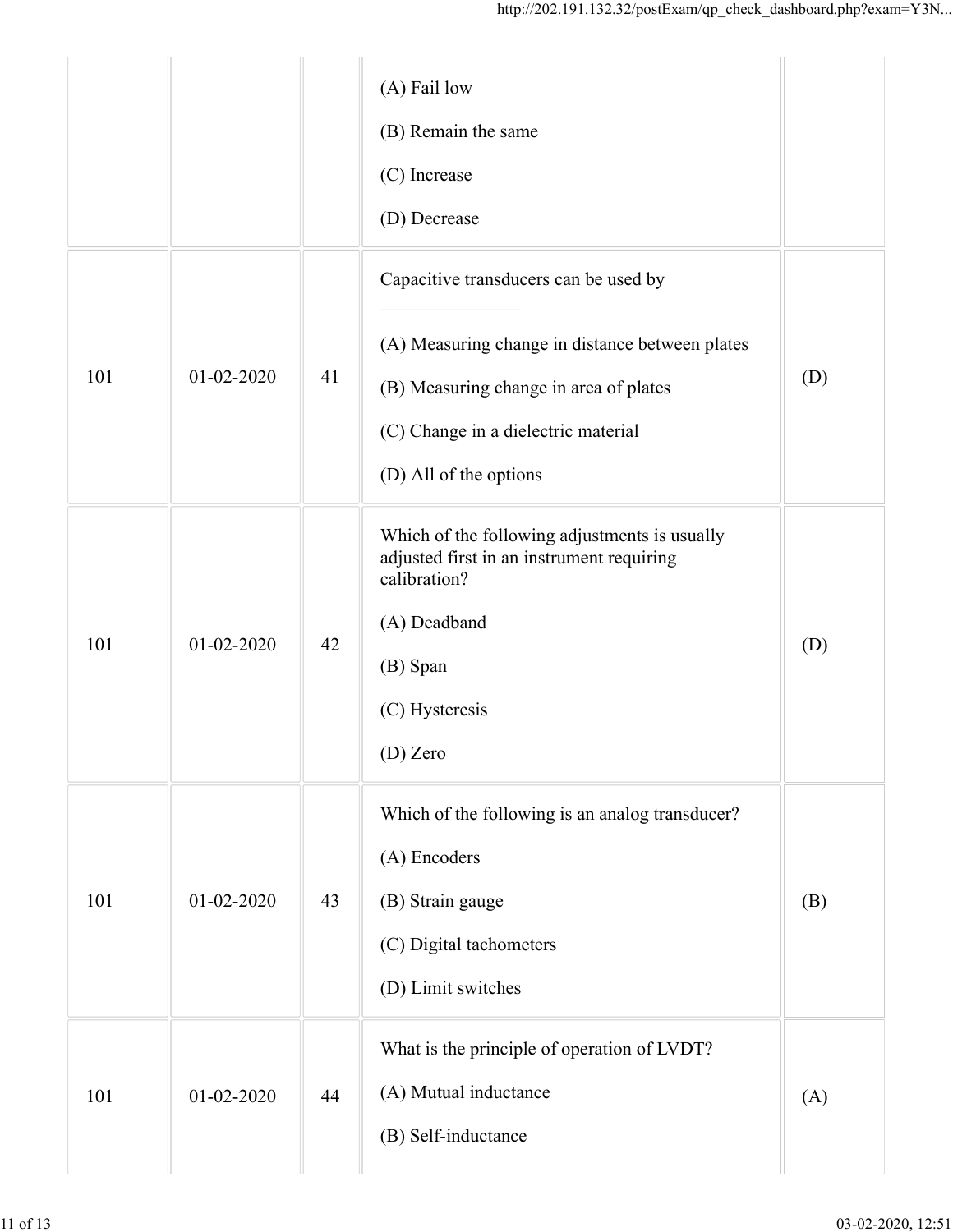|     |                  |    | http://202.191.132.32/postExam/qp_check_dashboard.php?exam=Y3N                                                                                                                     |     |
|-----|------------------|----|------------------------------------------------------------------------------------------------------------------------------------------------------------------------------------|-----|
|     |                  |    | (C) Permanence<br>(D) Reluctance                                                                                                                                                   |     |
| 101 | $01 - 02 - 2020$ | 45 | Which of the following can be measured using<br>Piezo-electric transducer?<br>(A) Velocity<br>(B) Displacement<br>(C) Force<br>(D) Sound                                           | (C) |
| 101 | 01-02-2020       | 46 | Which of the following is not a characteristic of an<br>ideal op-amp?<br>(A) Zero slew rate<br>(B) Infinite bandwidth<br>(C) Infinite input impedance<br>(D) Zero output impedance | (A) |
| 101 | $01 - 02 - 2020$ | 47 | Which of the following represents Laplace<br>transform of ramp signal?<br>(A) $1/S^3$<br>(B) $1/S^2$<br>$(C)$ 1/S<br>$(D)$ 1                                                       | (B) |
| 101 | $01 - 02 - 2020$ | 48 | is the example of photo emissive<br>cell<br>$(A)$ LDR<br>(B) Photo diode<br>(C) Photo transistor                                                                                   | (A) |